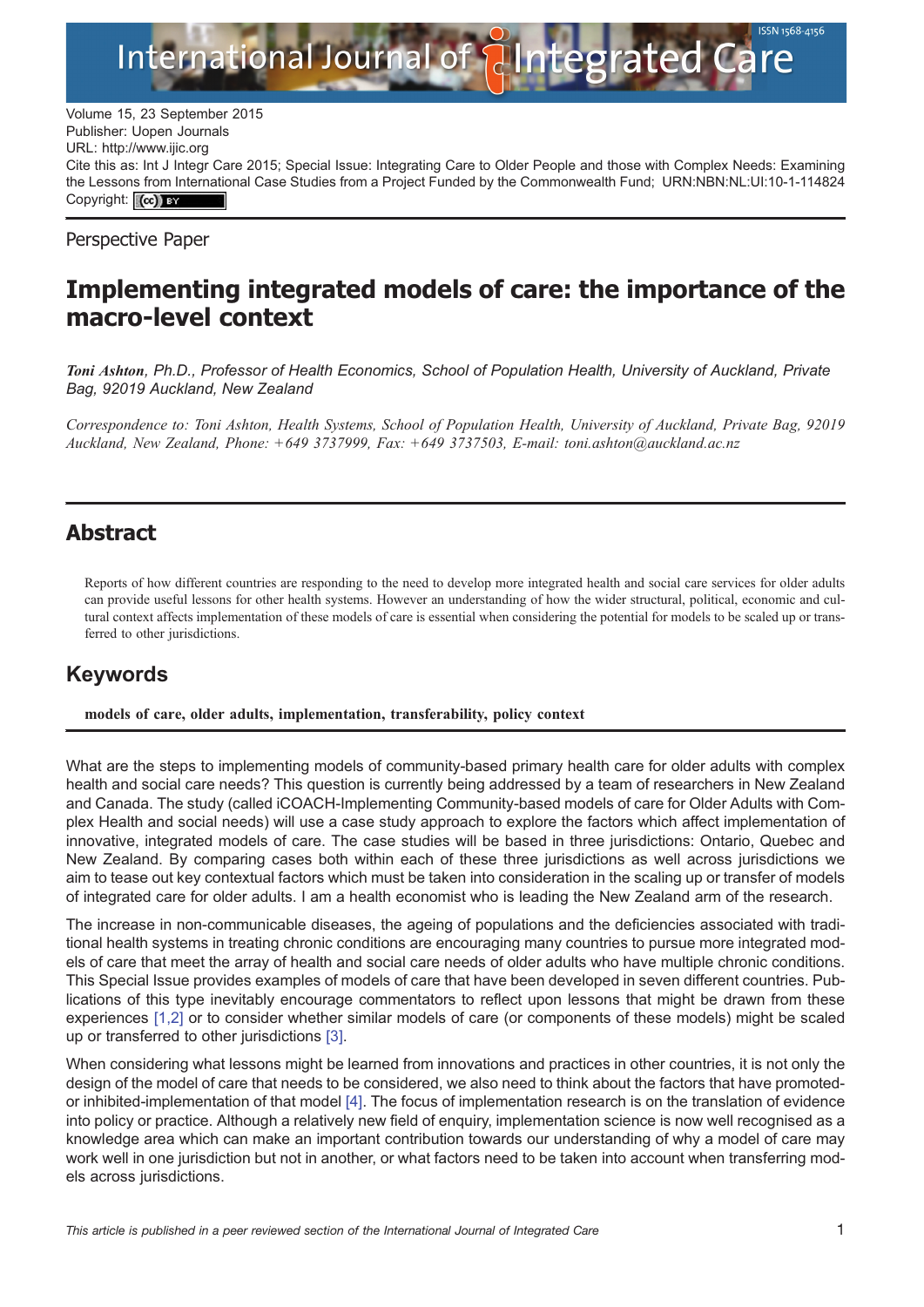Many conceptual frameworks have been developed in an effort to explain the factors that affect implementation of new services or programmes. However, there now seems to be a growing consensus that a multi-level framework that identifies relevant factors at the macro-(external context), miso-(organisational) and micro-(provider/patient) levels is most appropriate [\[5,6\].](#page-2-0) Most attention has been paid to factors at the organisational level (such as workforce capacity, leadership and other variables which affect organisational readiness) or at the provider level (such as the degree of cooperation, multidisciplinary teamwork and information sharing) [\[5\]](#page-2-0). Less attention has been paid to patient-level variables or to the wider social, cultural, political and economic context in which implementation of new models of care takes place.

In a systematic review of studies reporting measures designed to assess variables that predict the implementation of innovative models of health care, Chaudoir et al. [\[5\]](#page-2-0) found that only 5 out of 62 measurement instruments included macro-level contextual or structural constructs. This seems surprising, given the potential influence that external contextual factors can have on the successful implementation of new models of care. Mays and Smith [\[1\]](#page-2-0), for example, when reflecting upon what lessons might be learned from an integrated model of care in Canterbury, New Zealand, suggested that the key factors that had assisted successful implementation were the relative stability of the wider health system, the existence of organised general practice and district-wide cooperation in developing appropriate mechanisms for governance, funding and information sharing.

So what type of macro-level contextual factors might potentially promote or inhibit implementation of integrated models of care? First and foremost are the broad institutional arrangements that give shape to a health system. These include the overall financing, structure and governance of the health system, the roles and responsibilities of key agencies, monitoring and accountability arrangements, and any high level quality control or quality improvement mechanisms. The strategic direction of the health system is also important, including whether or not a country has a clearly articulated strategy for improving service integration. In New Zealand for example, improved integration of services which provide more seamless care for patients is one of five principles which underpin the government's health policy [\[7\].](#page-2-0)

In the case of services for older adults with complex needs, policies which influence the funding and provision of both formal and informal social care - particularly services provided in the home - are equally as important as policies which relate specifically to the health care system. The availability and coordination of social welfare benefits, housing, pensions and transport policies may also impact upon what services can be provided, by whom and how, and upon the implementation and sustainability of these services.

Various aspects of the economic environment must also be considered. As illustrated in the seven case studies in this Special Issue, the way that services are funded is key to successful implementation of integrated models of care. While a single funding stream is not essential, the pooling of budgets clearly facilitates integration across providers. Even where funding for a range of services is the responsibility of a single agency, funders often earmark money for specific services, thereby creating 'funding silos'. Unlike England and many European countries, in New Zealand and Quebec, funding for health and social care is the responsibility of the same funding agency, and yet the provision of seamless and integrated care across the two sectors has proved elusive [\[8\]](#page-2-0). The need to rely on multiple sources of funds or to overcome funding silos adds an additional layer of complexity and has the potential to inhibit the implementation of integrated models of care. Methods of provider remuneration are also likely to impact upon implementation because payment systems can provide powerful incentives (and sometimes disincentives) for collaboration and teamwork. At a more general level, introducing new models of care is likely to be easier during periods when expenditure on health and social care is increasing than during periods of fiscal constraint.

The regulatory environment also needs to be taken into account when studying the implementation of new models of care. Laws and regulations governing professional competencies and scopes of practice, standards of service and safety are clearly important. However the implementation process may also be affected by more general legislation or regulations. For example, privacy laws can inhibit the sharing of patient records [\[9\]](#page-2-0) and laws designed to discourage restrictive trade practices may discourage collaboration between service providers [\[10\]](#page-2-0). By the same token, human rights legislation or agreements may promote the development of services for particular population groups such as older people [\[11\]](#page-2-0) or indigenous populations [\[12\]](#page-2-0).

Finally, implementation and the potential transferability of models of integrated care are profoundly affected by the characteristics and culture of the community. This includes the political authority of key stakeholders (including professional and consumer associations), the degree of collaboration or competition amongst funders and/or providers,